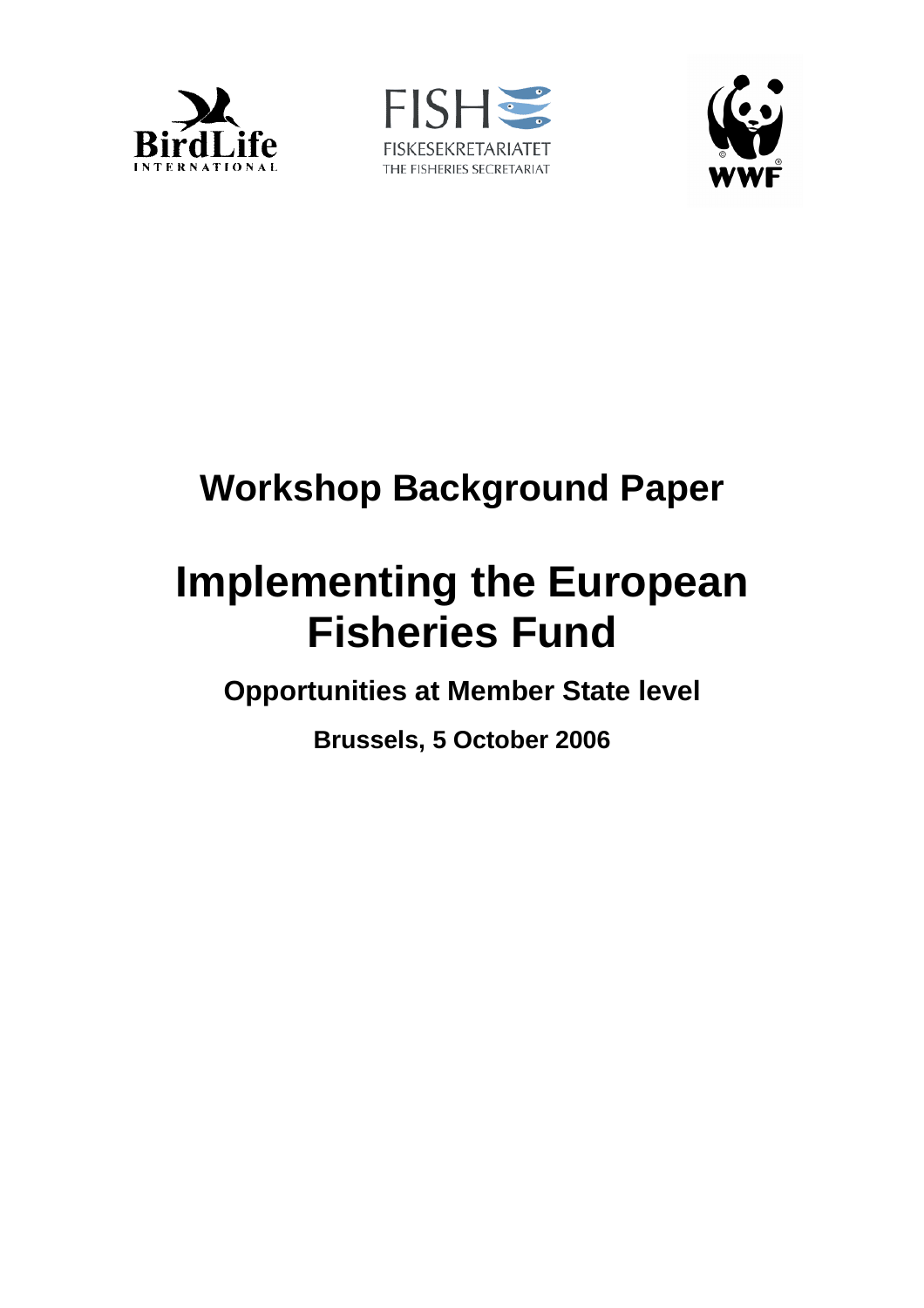## **Table of Contents**

| 1                                                         |                                                 |                                                                        |  |  |
|-----------------------------------------------------------|-------------------------------------------------|------------------------------------------------------------------------|--|--|
| $\mathbf{2}$                                              |                                                 | <b>Funding Opportunities from an Environmental Perspective 4</b>       |  |  |
|                                                           | 2.1                                             | Priority Axis 1: measures for the adaptation of the community fleet  4 |  |  |
|                                                           | 2.2                                             | Priority Axis 2: Aquaculture, processing and marketing of fishery and  |  |  |
|                                                           | 2.3                                             |                                                                        |  |  |
|                                                           | 2.4                                             | Priority Axis 4: Sustainable development of fishing areas 6            |  |  |
|                                                           | 2.5                                             |                                                                        |  |  |
| Key Member State Processes for EFF Implementation  7<br>3 |                                                 |                                                                        |  |  |
|                                                           | 3.1                                             |                                                                        |  |  |
|                                                           | 3.2                                             |                                                                        |  |  |
|                                                           | 3.3                                             |                                                                        |  |  |
| 4                                                         | How to Influence EFF Funding in your Country  9 |                                                                        |  |  |
| 5                                                         |                                                 |                                                                        |  |  |
|                                                           | 5.1                                             |                                                                        |  |  |
|                                                           | 5.2                                             |                                                                        |  |  |
|                                                           | 5.3                                             | Invest in Fish - Sustainable Fisheries Management, United Kingdom13    |  |  |
|                                                           | 5.4                                             |                                                                        |  |  |
|                                                           | 5.5                                             | Seabed mapping for fisheries and nature conservation 13                |  |  |
|                                                           | 5.6                                             |                                                                        |  |  |
|                                                           | 5.7                                             |                                                                        |  |  |
|                                                           | 5.8                                             |                                                                        |  |  |
|                                                           | 5.9                                             |                                                                        |  |  |
| 6                                                         |                                                 |                                                                        |  |  |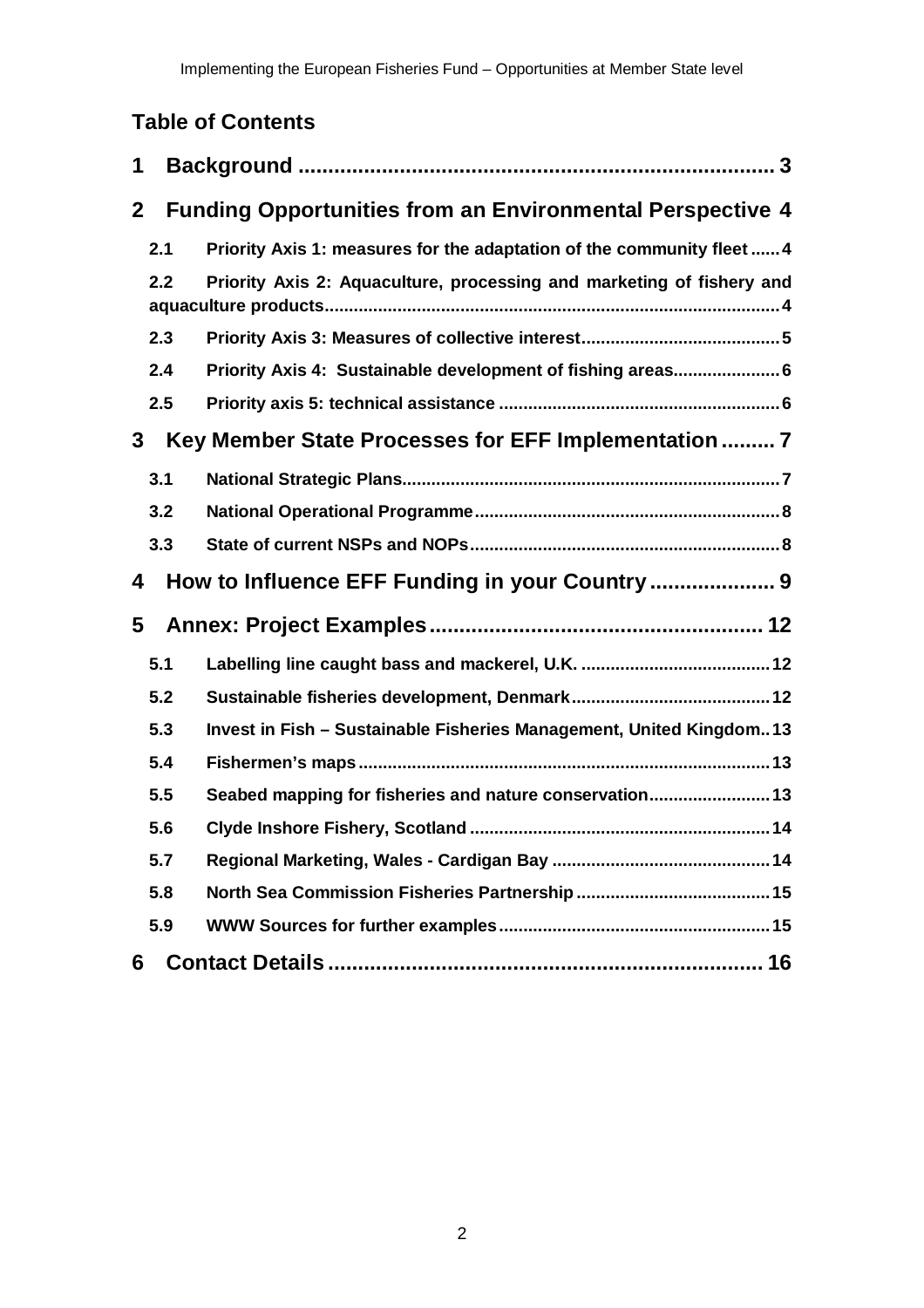## **1 Background**

In June 2006 the Council adopted the highly debated European Fisheries Fund (EFF). The EFF, with a budget of approximately 3.8 billion will replace the current Financial Instrument for Fisheries Guidance (FIFG) and will run for the next seven years (2007- 2013). Although 'sustainability' is supposed to be at the heart of the EFF, it is the Member States who decide on the priorities for spending through their national Operational Programmes (NOPs). In this respect NGOs and civil society have a vital role in ensuring that EU public money does not support unsustainable fisheries practices leading to further deteriorating of our precious nature heritage but on the contrary that the funds are contributing to protection and enhancement of the environment and its natural resources. And hence, to the sustainability of the fisheries sector.

The FIFG was established in the early 1990s to improve the competitiveness of the fisheries sector through financial support of the fishing industry. The EFF, like the FIFG, is to play a dual role; firstly in adding value to resource exploitation by helping to adjust the structures of the production sector and CFP monitoring tools, and secondly in maintaining cohesion of populations and areas dependent on fishing. Compared to FIFG, the EFF regulation puts much more emphasis on the sustainability and protection of the environment and natural resources and quality of life of fisheries communities. It is estimated that approximately three quarters of the overall financial allocation under the Fund will be earmarked for the so called "least-favoured regions" in the new Member States, and that criteria will be laid down for defining the eligible areas.<sup>1</sup> For other regions, the funding will be divided between the Member States according to the size of the fishery sector, the number of people working in the sector and the adjustments considered necessary for fisheries and the continuity of measures in hand.

The adoption of the EFF was not uncontested. One of the major issues of discussions was whether or not to allow the use of EFF funds for building of new vessels as well as for the purchase of new engines. One of the obvious criticisms from environmental interests has been and continues to be how the Commission and other stakeholders will be able to ensure that capacity does not increase as a result of engines being replaced, or vessels purchased within the EU fleet.<sup>2</sup> While the final EFF includes a number of measures, that might increase fishing capacity in the EU, the EFF also provides measures which can support sustainable development of fisheries and marine areas. As none of the measures in the EFF is compulsory, it is up to each Member State to choose their national priorities and measures which will be funded. As a result, the impact of the EFF now in place is mainly determined by the Member States and their national plans and programs. The objective of this briefing is to raise awareness among NGOs about the role and importance of the EFF and to support them in

 $1$  To that end, the identification of priority regions and areas at Community level should be based on the common system of classification of the regions, established by Regulation (EC) No 1059/2003 of the European Parliament and the Council of 26 May 2003.

 $2^2$  See for instance Joint NGO position paper on the EFF Proposal, online available at: http://assets.panda.org/downloads/20060515\_ngo\_position\_eff.pdf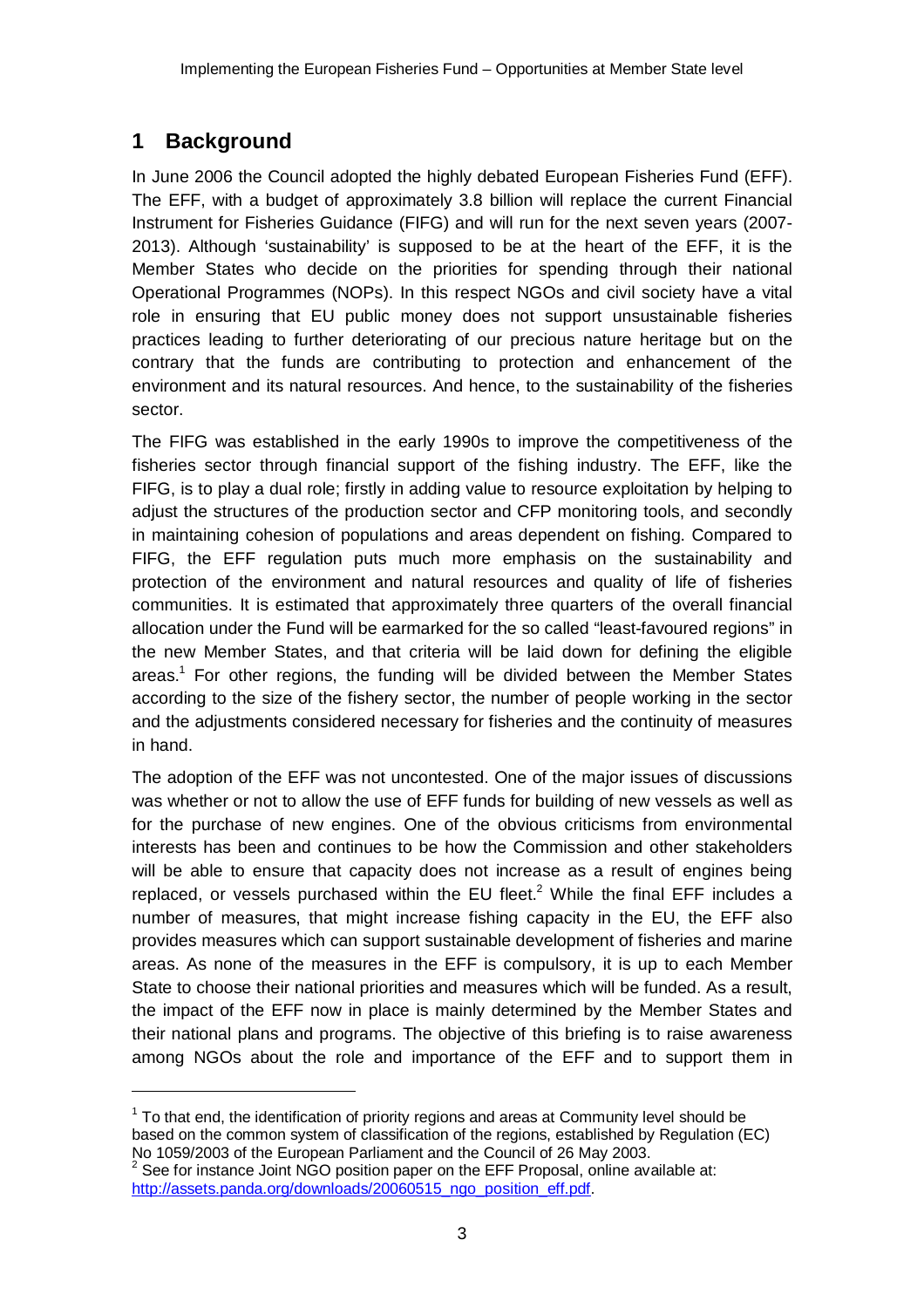participating and influencing the national programming processes. In particular the brief seeks to:

- assist NGOs to better understand the programming procedure,
- highlight the measures benefiting sustainable development of the marine environment and nature conservation eligible under the EFF, and
- outline the steps aimed at making sure that these measures are included in national programming documents.

## **2 Funding Opportunities from an Environmental Perspective**

The EFF provides substantial opportunities for the European Fisheries Sector. From an environmental perspective it is essential, that Member States take the opportunity to allocate funding available under the EFF that promote sustainable fisheries, enhance biodiversity and nature conservation. This is even more important as the final EFF does also include measures, such as vessel modernization and installation of new engines, which are likely to increase pressure on already depleted fish stocks. Against this background funding for so-called sustainable projects, will not only enhance the marine environment, but will also guarantee that the funding available is not spent on environmentally harmful activities and projects. The following paragraphs demonstrate along the EFF's five priority axis key environmentally measures that are eligible for finance.

## **2.1 Priority Axis 1: measures for the adaptation of the community fleet**

Priority Axis 1 comprises measures for the adaptation of the community fleet, ranging from aid to fishermen which are affected by national decommissioning schemes to financing of vessel and equipment modernisation. For instance the fund may contribute to the financing of equipment and modernisation works:

- for reducing the impact of fishing on non-commercial species;
- for reducing the impact of fishing on ecosystems and the sea bottom; as well as
- new gear which is more selective and meets recognised criteria and practices which go beyond existing legal requirements.

Through Priority Axis 1, the Fund may also contribute to the financing of socioeconomic measures for fishers. These involve for instance the diversification of activities with a view to promoting multiple jobs for fishers or schemes for retraining in occupations outside sea fishing or. Priority Axis 1 might also include one-off payments to overcome specific investment and/or technical barriers, for instance the purchase of acoustic devices or selective gear.

## **2.2 Priority Axis 2: Aquaculture, processing and marketing of fishery and aquaculture products**

Priority Axis 2 regards Aquaculture, processing and marketing of fishery and aquaculture products. Through this axis the fund may assist in granting compensation for the use of aquaculture production methods helping to protect and improve the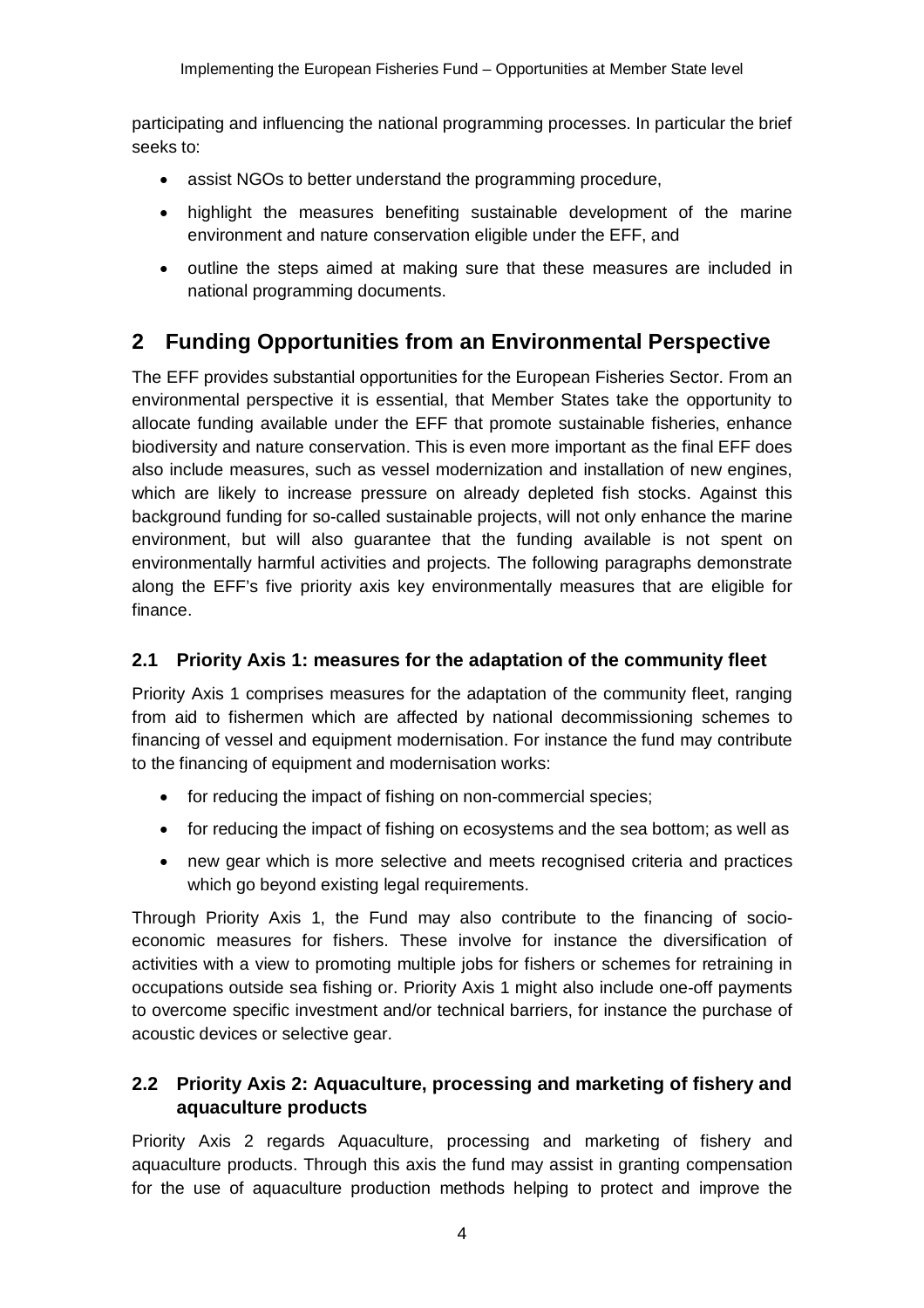environment and to conserve nature, notably for:

- protection and enhancement of the environment, natural resources, genetic diversity etc;
- implementation of aquaculture methods substantially reducing negative impact or enhancing positive effects on the environment
- sustainable aquaculture compatible with specific environmental constraints resulting from the designation of Natura 2000 areas;
- Compensation for the costs of locating units in or near Natura 2000 sites.

The introduction of aqua-environmental measures marks a significant change in fisheries aid, for the first time linking aid to public service provision. Not only coastal aquaculture sites, but also land-locked fish ponds, prevalent in the accession countries where fish-farm units are frequently also Special Protection Areas (SPAs) under the Birds Directive, are eligible for funding. Activities under this axis might be the implementation of Environmental Impact assessments (EIA) of aquaculture projects.

## **2.3 Priority Axis 3: Measures of collective interest**

Priority axis 3 regards measures of collective interest. These are measures which help to meet the objectives of the common fisheries policy with a broader scope than measures normally undertaken by private enterprises. Measures and actions eligible for funding include:

- collective actions and measures to protect and develop flora and fauna, including:
	- o Better management of resources
	- o Selective fishing methods and gears
	- o Removal of lost fishing gears
	- o Improvement of working conditions and safety
	- o Improvement of quality and food safety
	- o Development of new training methods
	- o Promotion of partnership between scientists and operators
	- o Promotion of equal opportunities
- protection and enhancement of the environment in the Natura 2000;
- promotion of products using methods with low environmental impact;
- labelling and certification of product caught or farmed using environmental friendly methods;
- pilot projects aiming at developing and testing methods to improve selectivity, reduce by-catches, discards or the impact on the environment, in particular the sea bottom.

There is potential for ongoing payments to increase the profitability of more sustainable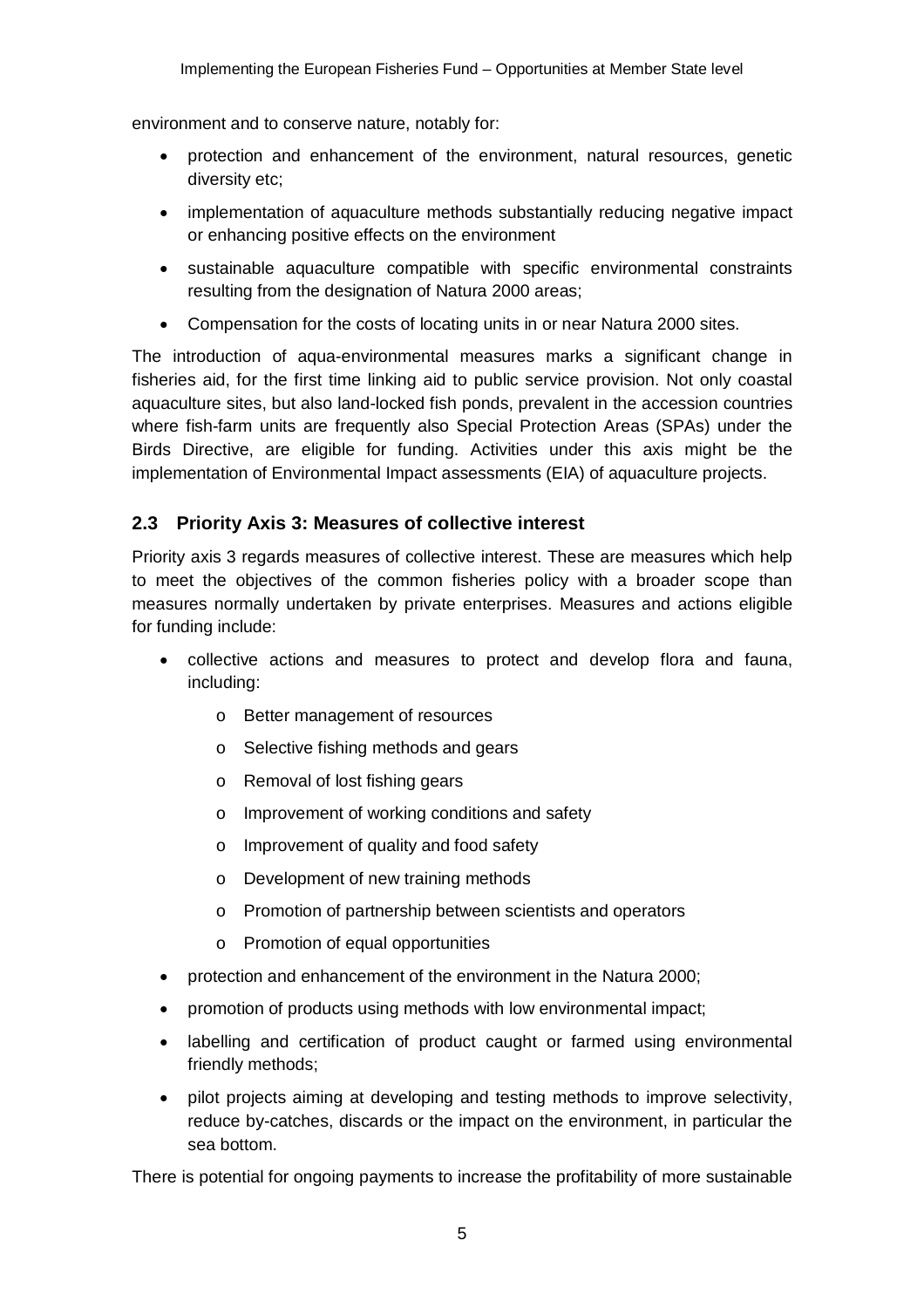practices, such as the use of traditional, static fishing gear, by providing additional and ongoing income. Payments could also be used to support the establishment of new product markets that reward environmentally sensitive production methods. Labelling includes the funding for MSC certification schemes, while under pilot projects, various types of activities can be funded, including data collection and monitoring if they contribute to the objectives of the project.

## **2.4 Priority Axis 4: Sustainable development of fishing areas**

This axis arguably represents the most radical departure from the FIFG (the existing fisheries funding regulation) by introducing an integrated and territorial approach that places fisheries firmly within a local development context. In so doing, it effectively mainstreams the bottom-up approach and community focus of LEADER and PESCA within the main fund. There is potential through this Axis to promote:

- restructuring and redirecting economic activities;
- strengthening the competitiveness of the fisheries areas;
- restructuring , redirecting and diversifying economic activities, for instance by promoting ecotourism;
- adding value to fisheries products;
- small fisheries and tourism infrastructure and services;
- improvement and protection of the coastal and marine environment;
- protecting and enhancing the natural and architectural heritage in fisheries areas;
- restore production damaged by disasters;
- inter-regional and trans-national cooperation of actors;
- capacity building to prepare local development strategies; and
- running costs of Groups.

#### **2.5 Priority axis 5: technical assistance**

Through priority axis 5 the EFF may finance the preparatory, monitoring, administrative and technical support, evaluation and audit measures necessary for its implementation. Actions include:

- measures to disseminate information, networking, raise awareness, promote cooperation and exchange experiences throughout the Community;
- the installation, operation and interconnection of computerised systems for management, monitoring, inspection and evaluation;
- the establishment of transnational and Community networks of actors in the sustainable development of fisheries areas with a view to encouraging the exchange of experience and best practice

Activities under priority Axis 5 are for instance, better information provision – including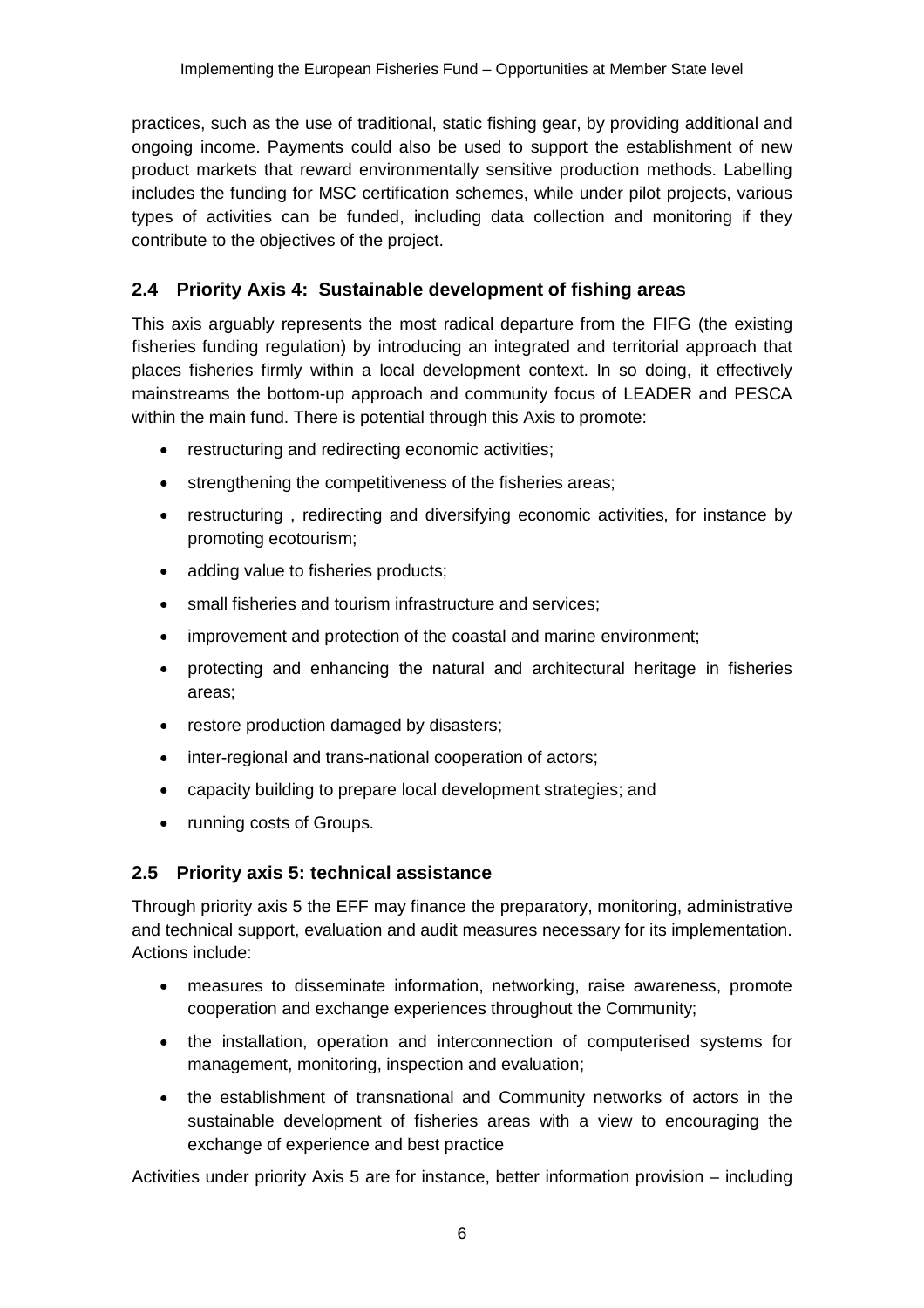research and monitoring of the impact of fishing and farming activities on the marine environment, in order to support improved fisheries management. Other work might include the mapping and development of inventories of fishing areas and impacts, including those relating to Natura 2000 sites, as well as monitoring and data collection relating to the range of fisheries impacts on Natura 2000 Sites. These activities could take the form of one-off projects, or ongoing running costs associated with the establishment of monitoring and research facilities and the provision of monitoring services, for example. Information does not have to be limited to scientific research, however, but could include the exchange of experience and good practice, information on potential production and market outlets, consumer preferences, etc….

## **3 Key Member State Processes for EFF Implementation**

In line with the subsidiarity principle, Member States play a key role in the implementation of structural funds. This holds also true for the EFF, where Member States themselves have the main responsibility for selecting and implementing the fund according to their national or regional priorities. As a result, Member States have the opportunity to avoid an environmentally detrimental use of funds, such as funding for engine replacement, but can make use of the EFF to promote economically, socially and environmentally sustainable development of the fisheries sector. In order to use the EFF money to support their fisheries sector, Member States are obliged to draft their national programming documents for Fisheries, which are similar to the Rural Development Plans for Agriculture. There are two types of programming documents which are being prepared at a national level for Fisheries namely, the National Strategic Plan and the National Operational Programmes. In order to give the Member States more technical details and guidelines how to prepare their programming documents, the Commission is in the process of preparing an Implementing regulation for the EFF and so called Vade mecum

## **3.1 National Strategic Plans**

As their names suggest, NSPs are national plans that present an overall strategic vision with regard to the medium term development policy of the fisheries and aquaculture sector in the Member States. They should identify the most relevant elements of the CFP to the Member States fisheries and aquaculture sectors, and focus on the prioritised interventions. NSPs are broader than the CFP alone however, and should relate equally to other specific aspects not covered by the CFP, such as environment, regional planning, employment, and the interactions between fishing and other aspects of maritime affairs. Among others NSPs should contain a description of the situation in the fisheries sector, general objectives and national priorities, and an estimate of the resources needed.

Member States are required to adopt NSPs. The proposed EFF Regulation sets out the required process of developing and adopting the NSPs and the required contents/structure. Accordingly, NSPs should be developed 'following an appropriate consultation with the partners'. Article 8 itself only requires Member States to 'organise a consultation on the national strategic plan, according to the modalities that it considers most appropriate'. This means that Member States are under little obligation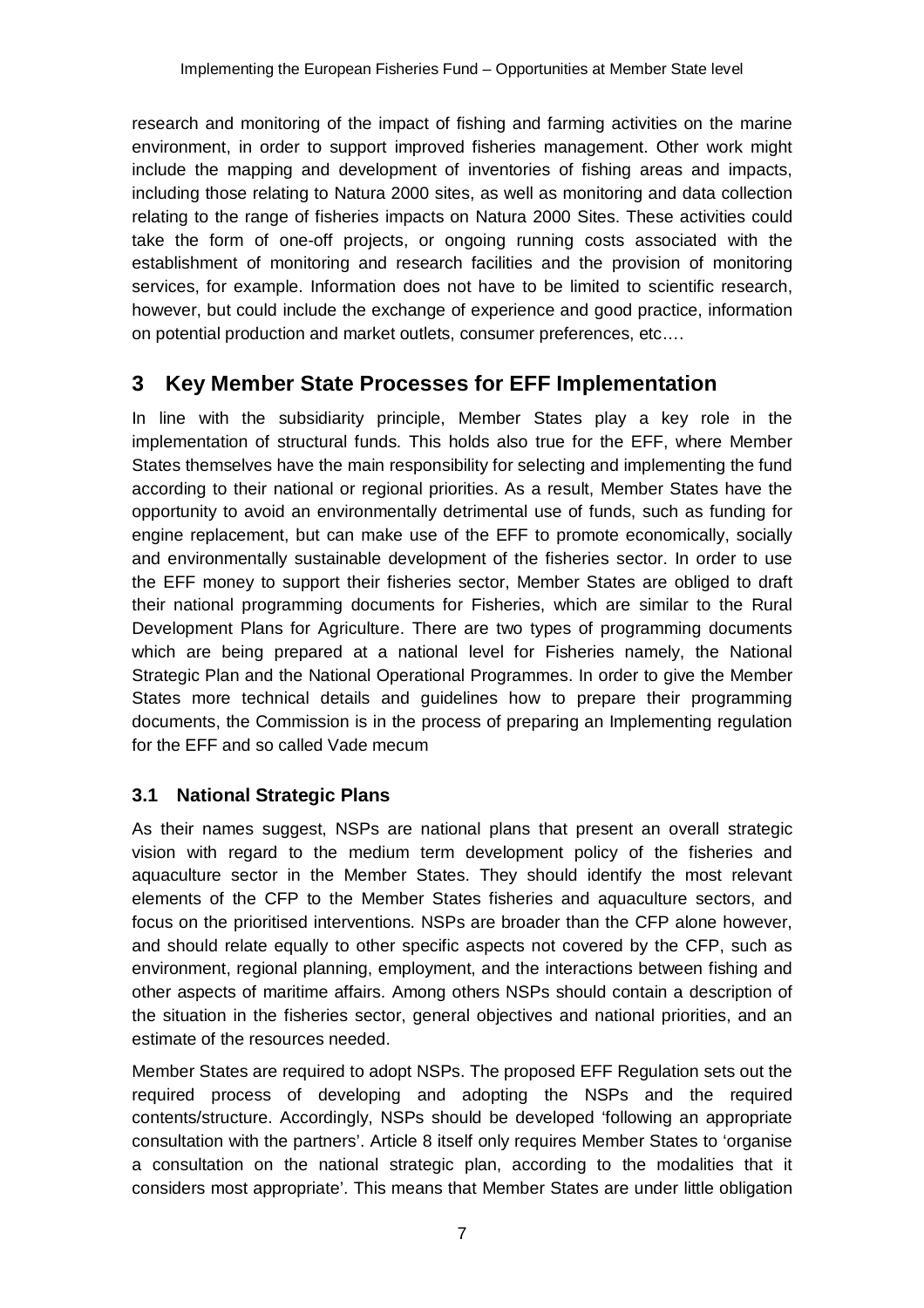to open up the NSP development process and work with stakeholders.

It should be noted that the Commission does not play any role in scrutinising the NSPs. Rather, NSPs should be the 'subject of a dialogue between the Member State and the Commission'. Nonetheless, the Commission prepared non-binding guidelines for Members states outlining the objectives and content of the NSP, to ensure at least some consistency amongst the Member States. The importance of the NSP stems from its link to the Operational Programme.

## **3.2 National Operational Programme**

NOPs are national plans developed by the Member States, in much the same way as the NSPs. However, they are much more specific and focused. Based on the NSPs, they set out how the Member States will operationalise the EFF funds, and so set the framework for implementing the policies and priorities to be co-financed by the EFF. Therefore, NSPs should contain a synthesis of the situation of relevant policy areas, a description and justification of the priority axes chosen, for each priority axis its specific targets, a summary description of principal measures, and financial and implementation provisions. No activity should not be funded under the EFF unless it is included in the NOP.

The proposed EFF Regulation contains more detailed requirements for the development of the NOPs than for the NSPs. In particular, Member States are required to undertake 'close consultations' with the partners detailed in the Partnership Article (Article 8). This article goes on to say that these partners 'shall cover the preparation, financing, implementation, monitoring and evaluation of the operational programmes'.

The Commission appraises the proposed NOPs to ensure they contribute to the EFF objectives, which include the protection and the enhancement of the environment and natural resources in relation to fisheries.

## **3.3 State of current NSPs and NOPs**

Given that NOPs have to be consistent with the NSPs, most Member States have already started with the drafting process some time ago. More specific, most Member States have already progressed quite far or even ended their consultation process. For instance, Poland finished its NSP and approved it by Parliament to provide it with more political weight<sup>3</sup>; the United Kingdom closed the consultation process on its NSP<sup>4</sup>, and Germany has its NSP almost finished. In fact, according to informal sources, most Member States have only been waiting for the final approval of the EFF, before making last adjustments in their NSPs. The NSPs must be submitted at the latest when Member States submit the operational programme.

There is little information with regard to the progress of the NOPs within Member States, but as this document is more dependent on the actual EFF text and its final provisions, Member States have been more hesitant in drafting the NOP until the final

 $\overline{a}$ 

 $3$  The adoption through parliament is not required under the EFF Regulation.

<sup>&</sup>lt;sup>4</sup> See http://www.defra.gov.uk/corporate/consult/fish%2Dstrategy.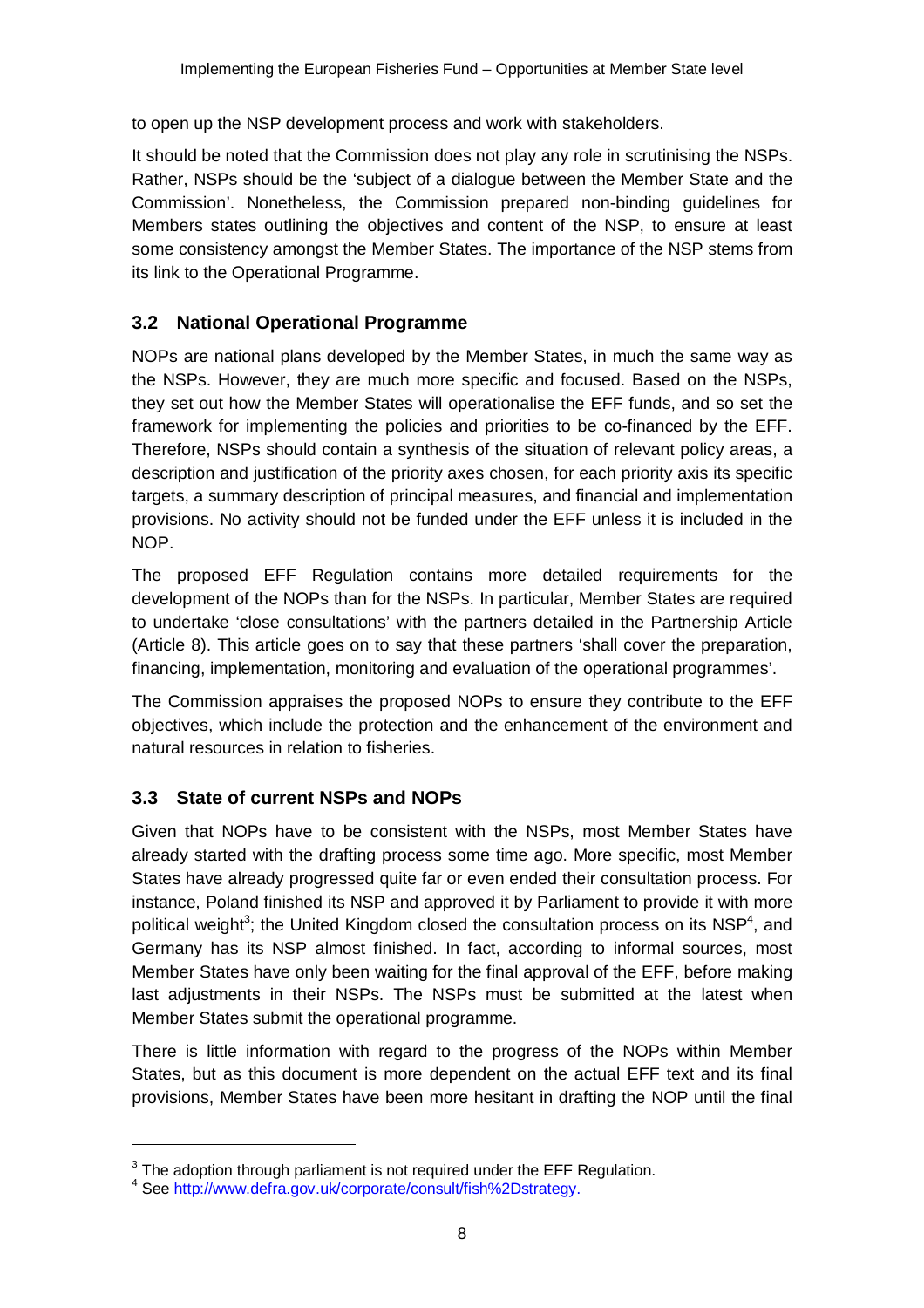agreement on the EFF. As a result, a larger number of Member states are still in the process of drafting their NOPs. The NOPs shall be submitted as proposals as soon as possible, as it may take over six months to have them adopted by Commission Decision if they fall short of requirements.

It is important to note that the EFF Regulation requires the NOPs to cover the entire financing period, but allows a re-examination 'where a major difficulty has arisen in implementation or if there have been significant strategic changes'. With apparently stronger wording in relation to the NSPs, 'a revision shall take into account annual reports, the annual examinations and the interim evaluation … and important changes to the common fisheries policy'. As a result, there are also opportunities to influence the NOPs after they have been approved by the Commission.

| <b>Action</b>                                                | Date                                                |
|--------------------------------------------------------------|-----------------------------------------------------|
| Member States submit NSPs                                    | At latest when submitting NOPs                      |
| <b>Member States submit NOPs</b>                             | As soon as possible, latest by 31<br>December 2006  |
| <b>Commission may request Member States</b><br>to amend NOPs | Within two months of NOP submission                 |
| <b>Commission approve NOPs</b>                               | Up to four months after submission of<br>agreed NOP |
| NOPs begin                                                   | 1 January 2007                                      |

Key dates in the process of developing the NSPs and NOPs currently read as follows:

## **4 How to Influence EFF Funding in your Country**

The EFF provides great opportunities for stakeholders, including diverse groups such as fishing communities, environmental NGOs, retailers and academics, to promote economically, socially and environmentally sustainable development in the European fisheries sector. Engaging in the debate and potentially influencing the national processes and outcomes are best achieved through liaison with national administrations, responsible for developing national strategic plans. This should be done in all cases to, minimally, get a sense for:

- 1. the current state of play within individual Member States on both the development of national strategic plans and subsequent operational programmes; and
- 2. which areas are still open for negotiation, as well as identify opportunities to influence/advocate wise use of EFF from an environmental perspective.

As mentioned before, the process will likely be more advanced in some Member States than it will be in others. However, in any case, this guidance should help to identify where your efforts may be best placed over the next few months. In general, your government should be open for your input and help concerning the development of the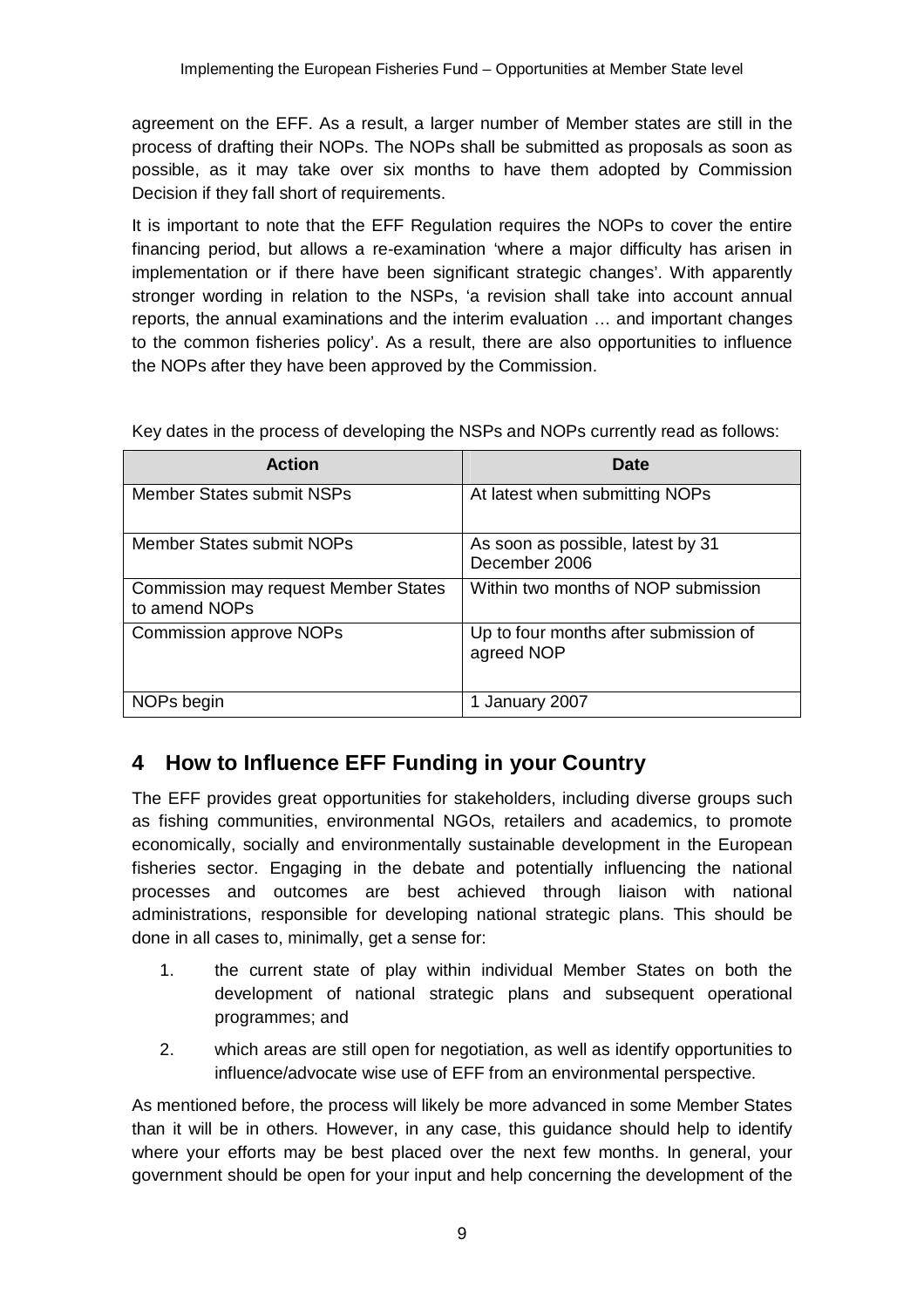NSP and in particular the NOP. However, EFF Article 8, the so called partnership article, asks for involvement of all appropriate bodies in the programming process, referring to "competent regional, local and other public authorities, the economic and social partners, and other appropriate bodies", but does not specifically mention environmental NGOs. However, as Article 8 also states the obligation to take into account "the need to promote equality between men and women and sustainable development through the integration of environmental protection and enhancement", it should be clear that environmental NGOs fall under appropriate bodies.

#### **Steps to influence the programming process**

- 1. Try to find out who is the key person in charge for developing your country's NSP and OP (in most cases it will be someone from the Ministry of Agriculture or Ministry of Fisheries which, in some countries, is combined with the Ministry of Environment).
- 2. Contact the person in charge and ask for the draft NSP and NOP. You might also ask if any impact assessment (strategic impact assessment of environmental impact assessment) has been carried out and is available for your information. Depending on your capacity you can contact him/her either by phone or, if you feel it is appropriate for you, to arrange a meeting.
- 3. Ask for a timeline and how your government is planning to involve stakeholders in the process. if there is no official consultation process, you should contact us. We will provide you for instance with template letters to be sent to your Ministry to ask for an open consultation process.
- 4. Investigate whether the key environmental measures are taken up in the NSP/OP. In particular, look if the NOP pays sufficient attention to sustainable initiatives and axes, such as priority axis 2, 3 and 4.
- 5. Provide the authority with your input and information, taking into account your country's situation and priorities. The examples mentioned above in chapter 2 are prepared for the EFF generally. You should choose the measures which are most relevant for your country and give greatest emphasis to those which reflect your environmental priorities
- 6. Lobby for the "good" measures to make sure they are included in your country's NOP. It depends on your capacity and national situation what lobby techniques you will use. However ask at least for feed back on how your input has been taken into consideration.
- 7. Please do not hesitate to contact us if you need any further information, advice, arguments or documents. Also, if you have information to share, such as best practices etc. please let us know.
- 8. Provide us with feedback on what is your government doing. If you think that either the process or content of the programming documents in your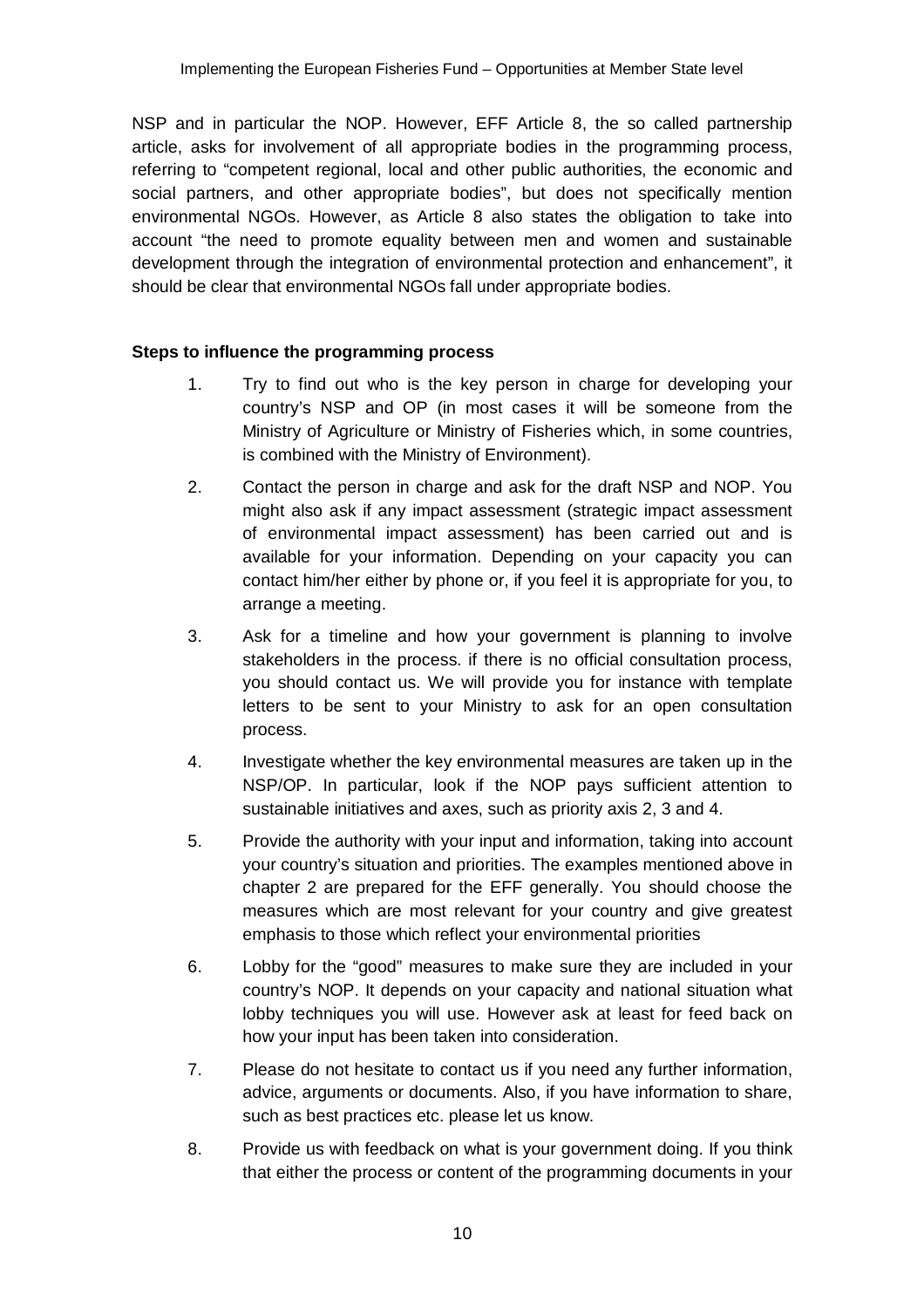country are going the wrong way, please let us know about that, so that we can inform the Commission before the NOP is adopted.

Remember that the Member States NSPs and NOPs will ultimately decide how EFF funds are spent on fishing for the next seven years. Therefore, it is important to try and influence this process now. Also, as it is largely up to countries how they spend their allocation from the EFF, it is up to 'stakeholders' to try and (a) get the best deal for nature conservation out of each country's spending plans; (b) steer countries away from spending EFF money in ways that will damage marine and freshwater ecosystems.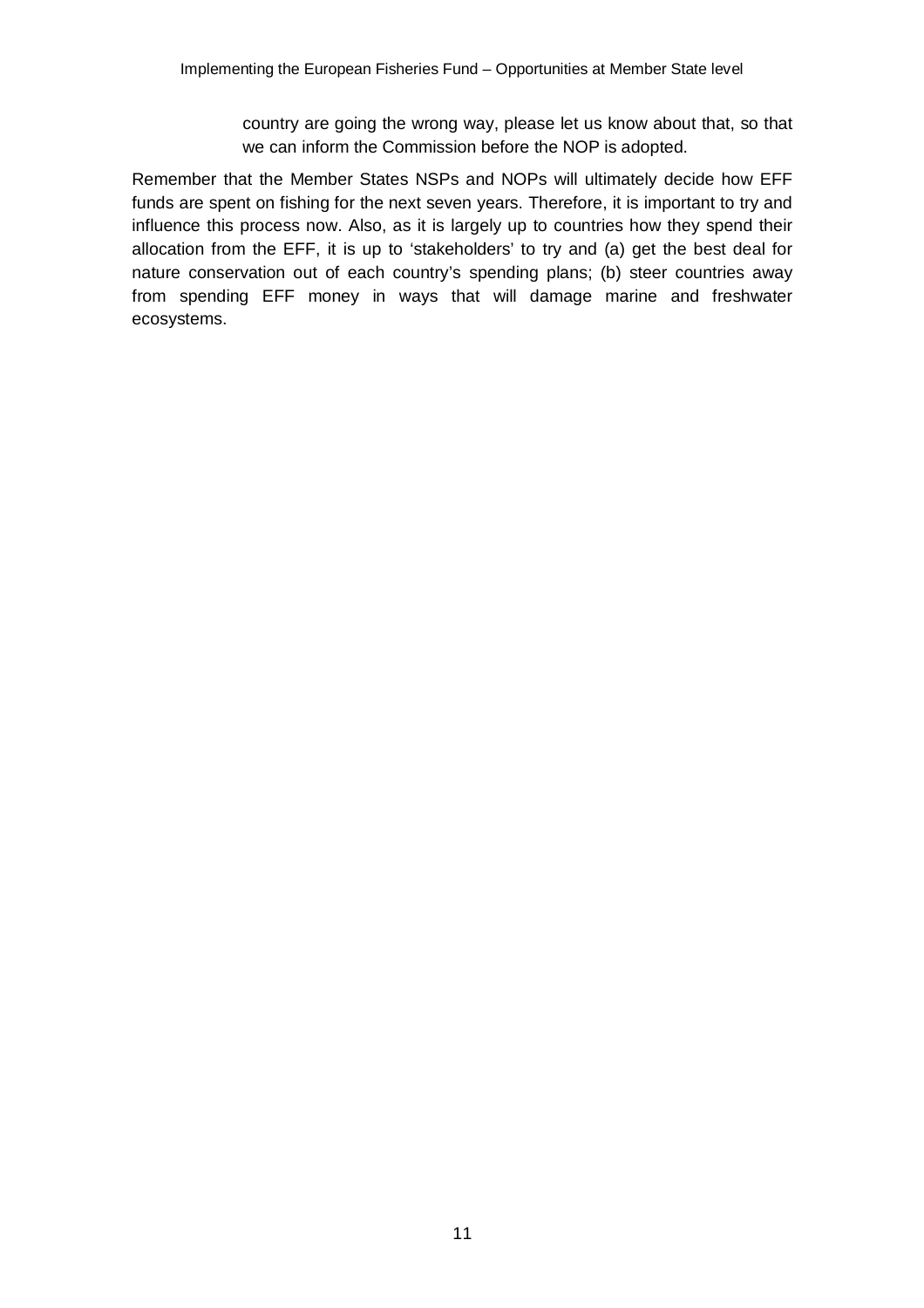## **5 Annex: Project Examples**

## **5.1 Labelling line caught bass and mackerel, U.K.**

The South West Handline Fishermen's Association (UK) has set up a labelling scheme for line caught bass. The label (which is attached to the gills) demonstrates that the fish is locally caught using low impact methods. The scheme was funded from the proceeds of labels sold to the Association's members, although the past FIFG could potentially be used to set up the scheme as long as there is no explicit reference to a geographical area on the label. FIFG funding had also been secured to maintain the accreditation of the mackerel fishery by the Marine Stewardship Council. For instance, Hastings Dover sole, mackerel and herring – two fisheries based in Hastings (SE England) are being assessed for certification by the Marine Stewardship Council as well-managed fisheries. Funding for the assessment had been secured under the 'product promotion' measure of FIFG, which supported assessment towards environmental standards and eco-labelling schemes.<sup>5</sup>

## **5.2 Sustainable fisheries development, Denmark**

The Fisheries Development Programme's objective is to develop a basis for fisheries where bycatch and discard of fish for consumption and ecological impact is documented and reduced to a minimum by the application of best possible technology and management practice. The programme is compromised of four elements:

- 1. Development of new catch and fishing methods, enabling improved selectivity in terms of size and species.
- 2. Development of new instruments for fisheries management (e.g. fishing days, real-time closure and reopening of hot spots) to optimise the utilisation of the Danish fishing quota, including reduction of discard.
- 3. Development of a codex for sustainable fishery, including definition within the fishing sector of a sustainable fishery and acceptance by the sector of sustainable management.
- 4. Definition and description of the ecological sustainability of the fishery, including quantification of the direct and fleet specific effect of the fisheries on target and by-catch species as well as documentation of the effect of using new and selective fishing technologies.

These elements are targeted at the development of improved fishing and management methods to ensure that utilisation of the allocated marine resources is optimal in relation to the composition of the fishing fleet as well as sustainable fisheries development.

The Fisheries Development Programme was developed by the Danish Ministry of Food, Agriculture in cooperation with the Danish Directorate for Food, Fisheries, and Agriculture and with input from various Danish institutions and NGOs. In fact, the

<sup>&</sup>lt;sup>5</sup> Further information at: http://www.linecaught.org.uk/index.html.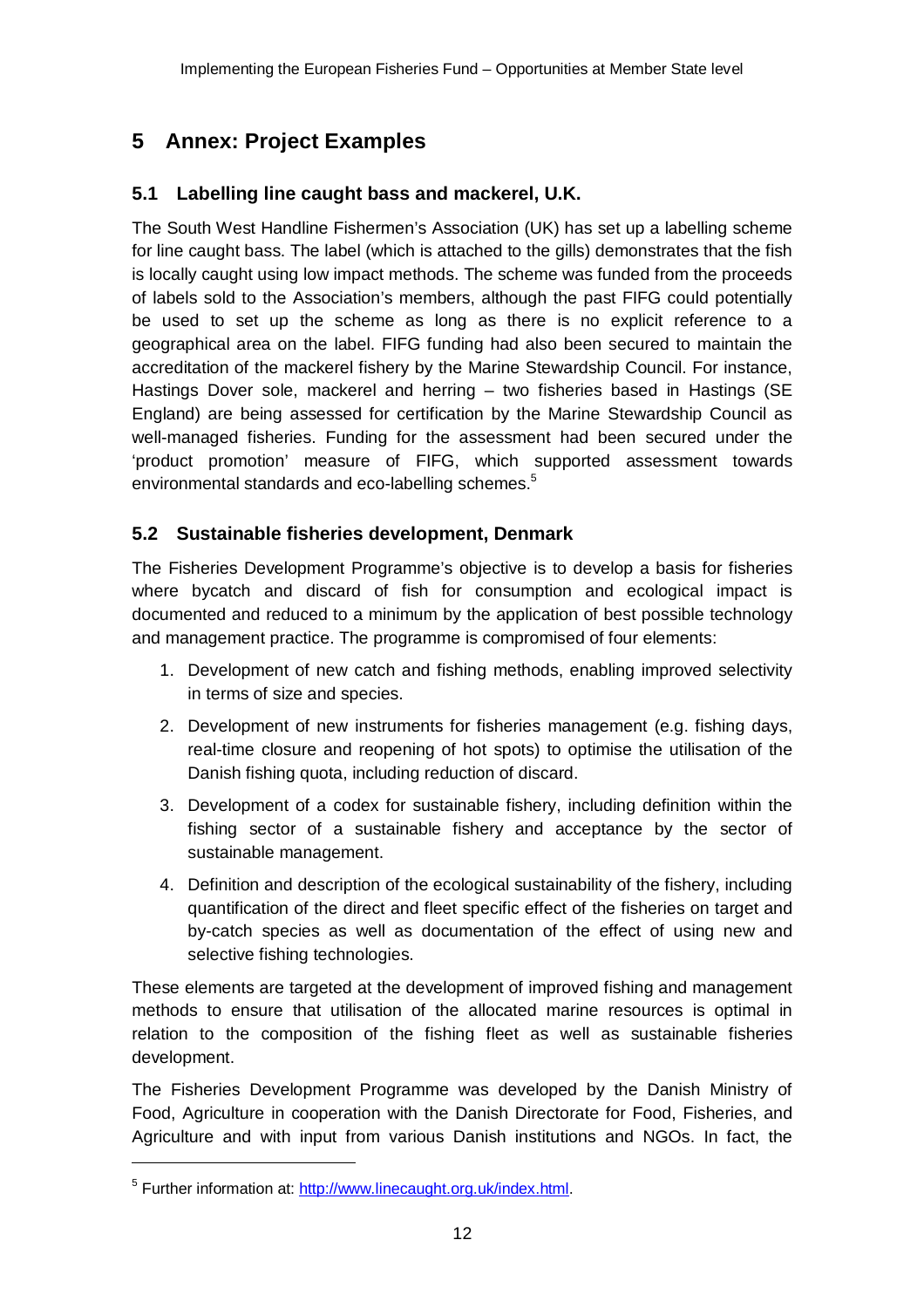Programme provides a good example of how NGOs can play an important role in programme and project development: WWF-Denmark was crucial in initiating and developing the programme, and now sits on the programme steering committee. The project received approximately 2 Million Euro through the FIFG.

## **5.3 Invest in Fish – Sustainable Fisheries Management, United Kingdom**

A three year project, led by WWF-UK, the National Federation of Fishermen's Organisations and the retailer Marks & Spencer, aimed to provide a long term strategy for managing fishing fleets and the wider marine environment on a regional basis (SW England), while taking important local characteristics into account. The initiative involves three years of consultation, evaluation, expert opinions and deliberations. The final strategy will be decided by ten members of the project steering group, each representing a major stakeholder group within the fish industry (fish catching industry, angling and sport fishing industry, processors, retailers, environmental agencies and governmental and non-governmental statutory agencies). FIFG funding was awarded by the Department for Environment, Food and Rural Affairs (UK) to support the work. It is feasible that similar projects could be developed for other regions, to support regional or local management planning processes.<sup>6</sup>

## **5.4 Fishermen's maps**

Coastal fishermen have immense knowledge of the estuarine and marine environment. Not only is knowledge precisely referenced over space and time, and regularly updated, but this information is also multi-dimensional, linking fish presence and abundance to habitats and other environmental features. However, this information generally lacks standardised coding or archiving, often with information kept on written logs. In 2002, the Harwich Haven authority sponsored a project to develop a fisheries ecosystem description and monitoring strategy with local fishermen. The project involved the production of three thematic maps for the September 2002 – August 2003 fishing season, with different degrees of interpretation and synthesis. The maps identify fishing grounds, seasonal changes in lobster distribution and seasonal distribution of juvenile, adult and spawning Dover soles. The authority has also sponsored the collection of weekly fishing logs of species and habitat data. Fishermen's maps present valuable knowledge to inform marine spatial planning of human activities in the coastal zone. A time series of such maps is particularly important for other sectors, given that spawning grounds and nursery beds are not necessarily spatially stable from year to year. This type of activity also allows more efficient use to be made of fishing boats and fishing trips, while reinforcing relationships between managers and fishermen.<sup>7</sup>

## **5.5 Seabed mapping for fisheries and nature conservation**

Within the context of the Irish National Development Plan, an EU funded project aimed

 $6$  More information about the project can be found on its homepage at http://www.investinfish.org or

http://assets.panda.org/downloads/eufundingforenvironmentweb.pdf, p. 93.

<sup>7</sup> See: http://www.rspb.org.uk/Images/harnessingeuropeanfisheriesfund\_tcm5-70114.pdf, p. 35.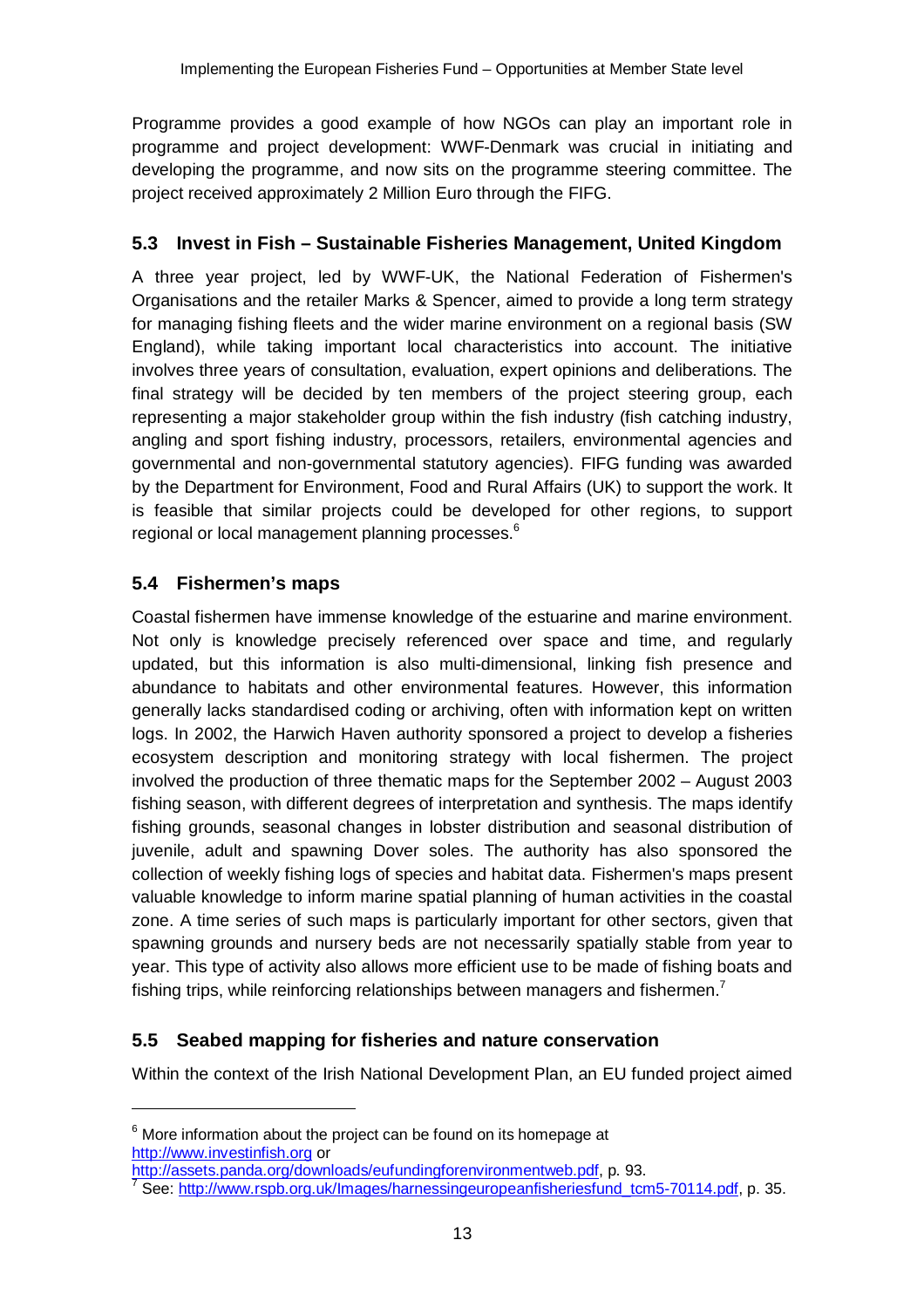to produce customised products for the fishing industry based on multibeam, geophysical, geological and assorted datasets collected as part of the National Seabed Survey. The products ultimately to be created will be in the form of computer based fishing charts with the capability for fishermen to overlay tow tracks with high resolution multibeam bathymetric data. This system is to reduce gear damage and loss in 'high risk' areas around undersea features along the continental shelf edge by identifying areas of hard ground or obstructions. It will also allow avoidance of highly sensitive marine ecosystems such as cold water coral reefs, thereby minimising environmental impact on the seabed. Ultimately the aim is to allow the creation of a relationship between marine geology and biological habitat characterisation to generate information for both the management and sustainable development of fisheries. The project is being taken forward by the Irish Sea Fisheries Board (BIM) and the Geological Survey of Ireland.<sup>8</sup>

## **5.6 Clyde Inshore Fishery, Scotland**

WWF is part of a major new cross-sector partnership aimed at building a sustainable future for the Clyde inshore fishery. The first of it's kind in Scotland, the project aims to facilitate a brighter future for Clyde fisheries by encouraging fishermen, scientists, and organisations concerned with the environment to work together to develop the local fishery in a sustainable way. The partnership brings together representatives from WWF Scotland, Scottish Natural Heritage (SNH), Seafish, Northern Ireland Fishermen's Federation (NIFF), Clyde and South West Static Gear Association (CSWSGA), the University Marine Biological Station Millport (UMBSM) and the Food and Drink Federation (FDF). Throughout the course of the project, the Group will undertake a number of key development and research activities. The main objectives include:

- a review of local fisheries, stocks, capture methods and a review of the environment in which the fisheries are carried out;
- promotion of a set of quality and environmental standards that the industry should work towards; and
- the development of a programme aimed at improving sustainability and reward in the supply chain to help with the long-term social and economic prosperity of Clyde fisheries.<sup>9</sup>

## **5.7 Regional Marketing, Wales - Cardigan Bay**

 $\overline{a}$ 

In the past, FIFG funding was used to enable fishermen in Cardigan Bay (Wales) to market their own produce rather the exporting it. The move was part of a plan by Cardigan Bay Fishermen's Association (CBFA) to transform their inshore shellfishing industry. Members owning 44 vessels (<12m) at harbours along the coast of the Bay trawl for crabs, lobsters, prawns and whelks, which - before this project started - were mainly exported to France and Spain. With FIFG funding, the CBFA came together to

<sup>&</sup>lt;sup>8</sup> See http://www.rspb.org.uk/Images/harnessingeuropeanfisheriesfund\_tcm5-70114.pdf, p. 35.

<sup>&</sup>lt;sup>9</sup> More information at: http://www.wwf.org.uk/news/scotland/n\_0000001570.asp.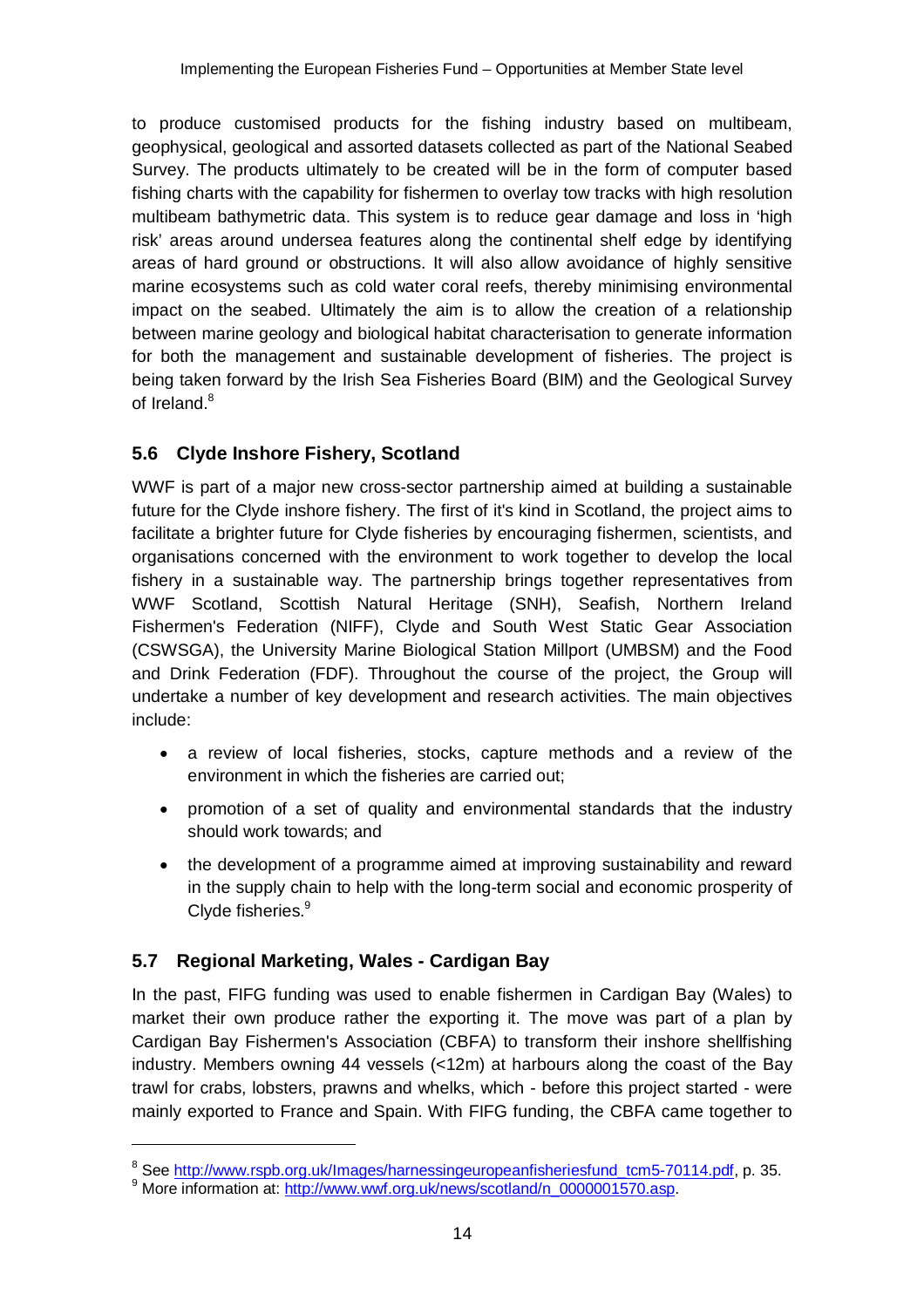pack local catches and sell them to local restaurants, hotels and farmer's markets, instead of exporting them abroad. The commission applauded the scheme which had helped small communities of fishermen to cooperate and work together to boost their local economy and employment and to secure their own future. In the EFF, Axis 4 which mentions the local use of catches might provide funding opportunities for similar projects.

## **5.8 North Sea Commission Fisheries Partnership**

The predecessor of the North Sea Regional Advisory Council – the North Sea Commission Fisheries Partnership – was set up to promote co-operation between scientists and fishers in monitoring and managing fisheries in the North sea. The Fisheries Partnership consisted of three phases: Phase one, establishing structures to make scientific advice on fish stocks more transparent and inclusive, and to make full use of the data held by fishers. Phase two, providing a pilot structure for advising on management measures. Phase three, defining and implementing a new structure for managing marine resources in the North Sea. Working groups were established to consider particular issues, conduct surveys and make recommendations for the project. The principal outcomes of the Fisheries Partnership were improved cross-sectoral exchanges of views between fishermen, scientists and other stakeholders including fishery managers, fish merchants and processors. Trans-national dialogue between fishermen from different countries around the North Sea was also promoted, and introducing peer review further developed scientific advice on the state of fish stocks.

The Partnership was established as a pilot project in 2000 by Aberdeenshire Council (Scotland) and the North Sea Commission, with initial funding provided by the PESCA community Initiative. In May 2002, part-funding for a further three years was obtained from the European Regional Development Fund under the Interreg IIIB Programme for the North Sea, a community initiative concerned with trans-national co-operation on spatial development.<sup>10</sup>

## **5.9 WWW Sources for further examples**

- http://assets.panda.org/downloads/eufundingforenvironmentweb.pdf
- http://www.rspb.org.uk/Images/harnessingeuropeanfisheriesfund\_tcm5-70114.pdf
- http://ec.europa.eu/comm/fisheries/news\_corner/autres/conf260606/annex1\_en .pdf
- http://www.ieep.org.uk/projectMiniSites/fisheries/funding.php?PHPSESSID=da4 e2ea796820db4c12d42afc5f80f3d

<sup>&</sup>lt;sup>10</sup> See: http://www.rspb.org.uk/Images/harnessingeuropeanfisheriesfund\_tcm5-70114.pdf, p. 37